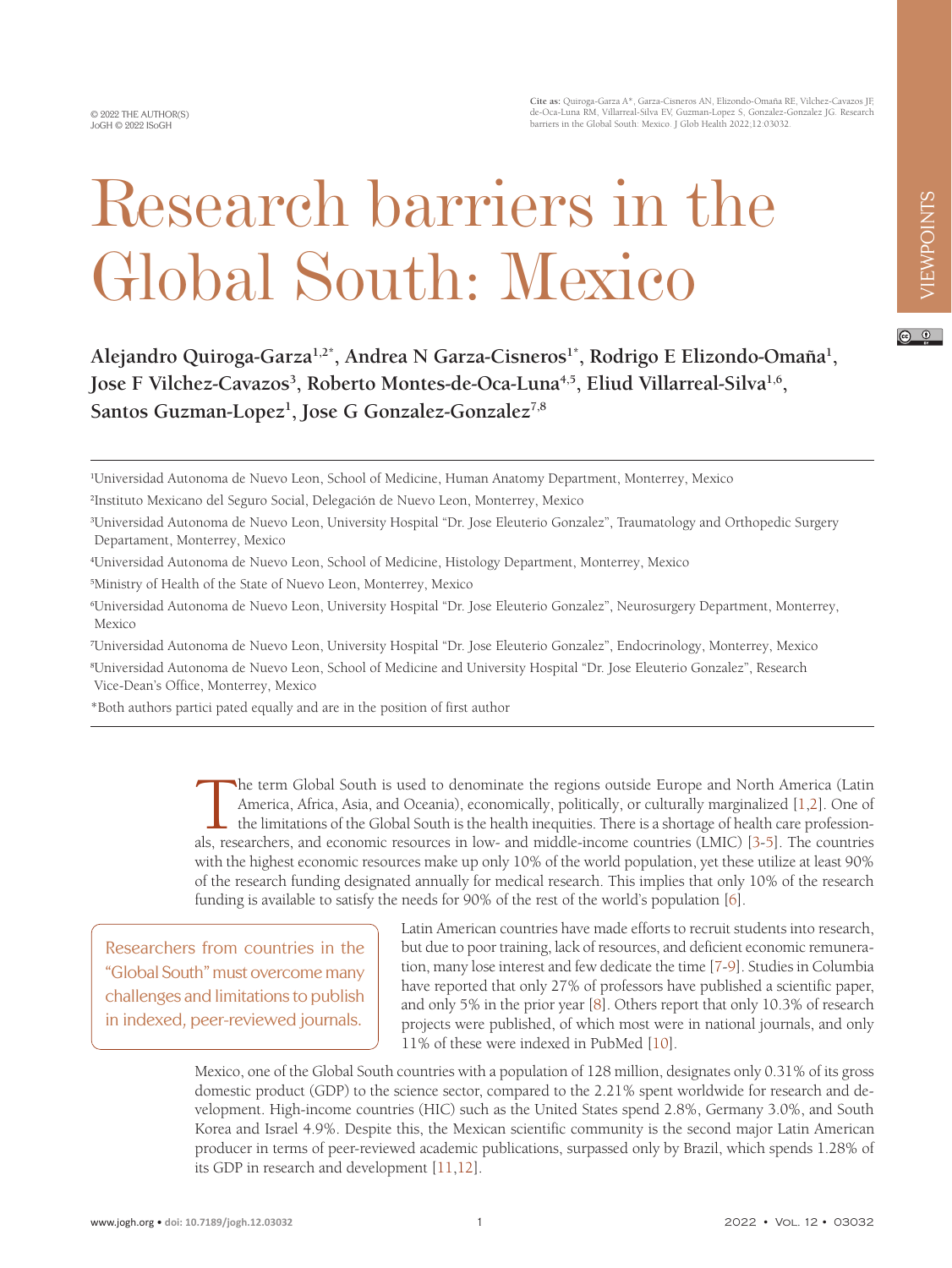### BARRIERS IN MEXICO

Between 2011 and 2018, the number of articles produced by researchers in Mexico increased from 10010 to 16016, with an average annual growth rate of 7.1%. However, even though the absolute number of publications increased year after year, the percentage growth rate presented variations, and from the 22 research areas in which the Essential Science Indicators (ESI) scientific publications are classified, the Clinical Medicine and Psychology/Psychiatry areas had the lowest participation, with 0.50 and 0.49%, respectively [\[13\]](#page-4-11).

It is important to improve the number of publications in Clinical Medicine in Mexico due to the plethora of pathologies in the country. Approximately 20% of the preventable deaths in Mexico are caused by diabetes and related metabolic diseases [[14\]](#page-4-12). Between 2011 and 2020, the main causes of death in the population were heart disease, COVID-19, and Diabetes Mellitus [\[15](#page-4-13)]. In the population aged >50 years the most prevalent diseases were arterial hypertension (39.9%), Diabetes Mellitus (22.8%), and arthritis (11.2%) [[15\]](#page-4-13).

Type 2 Diabetes Mellitus (T2DM) is an alarming problem in Mexico and the world, but mostly in the countries that belong to the Global South due to environmental and genetic factors. Approximately 80% of the 415 million people with T2DM in the world live in LMIC, and 41.1 million of them live in Latin America. Mexico ranks second in Latin America with the highest prevalence of diabetes with 11.5 million cases, being surpassed only by Brazil, which has 14.3 million cases, and both are among the ten leading countries for the number of cases in the world [\[11,](#page-4-9)[14](#page-4-12)].

The health system needs adjustments to prevent and treat the prevalent metabolic diseases in the Global South countries. Research to improve the populations' health and identify effective strategies is needed. However, important barriers can be identified in the health system. The three primary barriers to research innovation in



**Photo: Mexico, a rising country of the research Global South. Source: Facultad de Medicina, Universidad Autonoma de Nuevo Leon, Monterrey, Mexico. Image Design & Editing by Armando Gibran Franco Salazar. Used with permission.**

Mexico are cultural, regulatory, and financial. The Mexican industry (health care corporations, funding agencies, biotechnology organizations, hospitals, and others) has not nurtured the culture of investing in research and innovation in the health care system. There is little participation from private corporations towards investment and a very unbalanced university system dominated by Social Sciences [\[16](#page-4-14)-[18\]](#page-4-15).

Since the 19<sup>th</sup> century, the basic model of German teaching in universities has been based on a close union between teaching and research. In the 1950s, this teaching model changed in Mexico. With the creation of research centers and institutes, universities decreased the amount of research performed [[16\]](#page-4-14). Many of the Mexican universities focused on teaching, with little to no formal training in research methods [[19](#page-4-16)[,20\]](#page-4-17). Few students have expressed interest in research, and fewer achieve a scientific

publication as an author [[21](#page-4-18)[,22](#page-4-19)]. Without the dissemination of their research, the information and knowledge generated becomes stagnant and obsolete, contributing further to the dissatisfaction, burnout, and shortage of health care professionals and researchers [\[4](#page-4-20),[22](#page-4-19)[,23](#page-5-0)].

Although certified schools promote research methodology and biostatistics education, the teachings are limited to the early years along with basic sciences. The lack of students' experience leads to a low understanding and interest in the topic. Medical schools must improve these subjects, not only to encourage research, but to be able to understand and criticize published articles. This will lead to the formation of better physicians with the ability to integrate new evidence into their clinical decisions making [\[24-](#page-5-1)[26](#page-5-2)].

A review of the curricula of all Mexican medical schools concluded that less than half have a medical statistics course [[25\]](#page-5-3). Formal training programs are essential for the success of research development. Although efforts are being made in many teaching hospitals and institutes, there is still an important deficit [\[20](#page-4-17),[27\]](#page-5-4).

Research is also stumped by the lack of respected time. Although Universities promote research among their educators, few assign a specific time for this activity. This is most evident in hospitals. If clinicians desire to work on research projects or publish, they must use their time outside work or rush their work to create time, as their clinical responsibilities and activities remain the same as those who do not participate in research.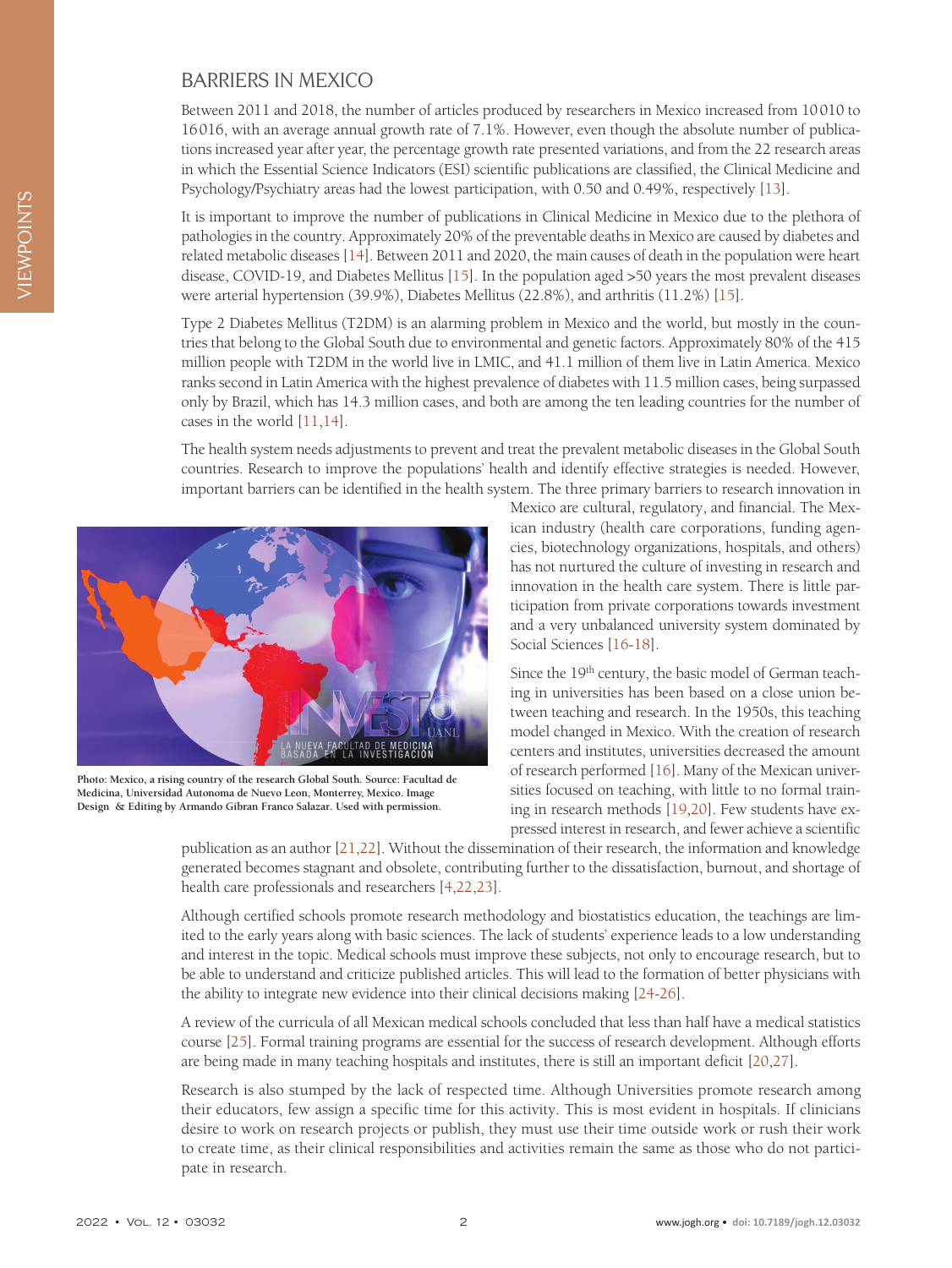# GOVERNMENT ROLE IN SCIENTIFIC OUTPUT

The National Council of Science and Technology (CONACyT) was created in 1970 in Mexico. This government agency manages national scientific policy. Its main functions include:

- a) financial support of research centers and universities that meet the evaluation criteria of international excellence.
- b) creating a scholarship system that promotes the training of new researchers in public universities and regional technological institutes and a scholarship system for researchers linked to international performance parameters.
- c) support of projects that investigate national problems.

From 1396 researchers in 1984, it currently has over 30000 researchers as members of the National System of Researchers (SNI [*Sistema Nacional de Investigadores*]). Currently, to become a member, an individual must have a PhD and evidence of a trajectory of research, capacity to publish, and creation of human resources in professional activities. However, these include mathematics, earth sciences, biology, chemistry, medicine, health sciences, social and human sciences, biotechnologies, and engineering. Medicine and health sciences rank among the lower categories with regard to the number of researchers with 11.5% [\[8](#page-4-7),[16](#page-4-14)[,28\]](#page-5-5).

In 2019, the financial funding for the research centers supported by CONACyT decreased by 50%, and the overall budget was cut by 12% [\[12\]](#page-4-10). These budget cuts hamper the education system by affecting undergraduate schooling, and the recruitment of early-career researchers back to Mexico [\[12](#page-4-10),[22](#page-4-19)[,29\]](#page-5-6).

To promote innovation, it is necessary to identify the variables associated with positive research attitudes and productivity among medical students. Currently, students perceive a lack of time and the lack of mentors as their primary limitations. Mentors and peers already involved in research are the primary sources of motivation for student recruitment, with positive results in the early years of their careers [[22](#page-4-19)[,30](#page-5-7)[,31](#page-5-8)]. Studies have shown most physicians who are also researchers began participating in research during medical school as collaborating students [\[32-](#page-5-9)[34\]](#page-5-10).

Educational programs should also be updated in Mexico. Strategies such as teaching based on the review of published articles, use of clinical reasoning, case-based teaching, and flipped-classroom techniques could aid in increasing the students' understanding of evidence-based medicine [[35](#page-5-11)[-37](#page-5-12)]. Research methodology should be re-visited in clinical years. All Universities should be encouraged to incorporate training courses and perform clinical or epidemiologic research under the surveillance of an ethics and research committee.

Mexico is the second highest producer in terms of peer-reviewed academic publications in Latin America.

Government should also facilitate the collaboration between Universities and the private sector. There is a lack of research funding in Mexico. A higher percentage of the GDP should be invested in CONACyT and the SNI. Although the current government has promised an increase in the Expenditure on Research and Experimental Development to at least 1%, the goal has not been reached [[27\]](#page-5-4).

# CREATING RESEARCHERS – UANL STRATEGIES

The key to success has been the prioritization of research as an independent branch, with the absence of politics. The Universidad Autónoma de Nuevo León (UANL) medical school had the clear objective of implementing change to become a research-oriented institution. In 2005, it created the research vice dean's office. This department aided educators and clinicians in conducting high-quality research under the supervision of the corresponding review boards. It also established the resources to guide researchers in improving their work and training new generations.

Courses were made available periodically for free (ie, use of search engines, study design, methodology, statistical analysis, manuscript editing, submitting articles, etc.). Expert advice and consults could be scheduled. English translation and editing services were free of charge. Availability of collaborating with engineering for innovation design, along with legal orientation for patent registration, and developing consent forms. It incorporated a clear link with the private industry and pharmaceutical companies for collaboration, which also created economic resources for funding. Specialized administrative personnel was trained to identify research opportunities and federal grant announcements with the UANL, as well as guide professors on how to apply to the SNI. In its first 4 years, the number of researchers in the school increased from 30 to 80, a 266% increase. Currently, over 65% of the 329 educators/professors are members of the system and actively work in research [\[38](#page-5-13)].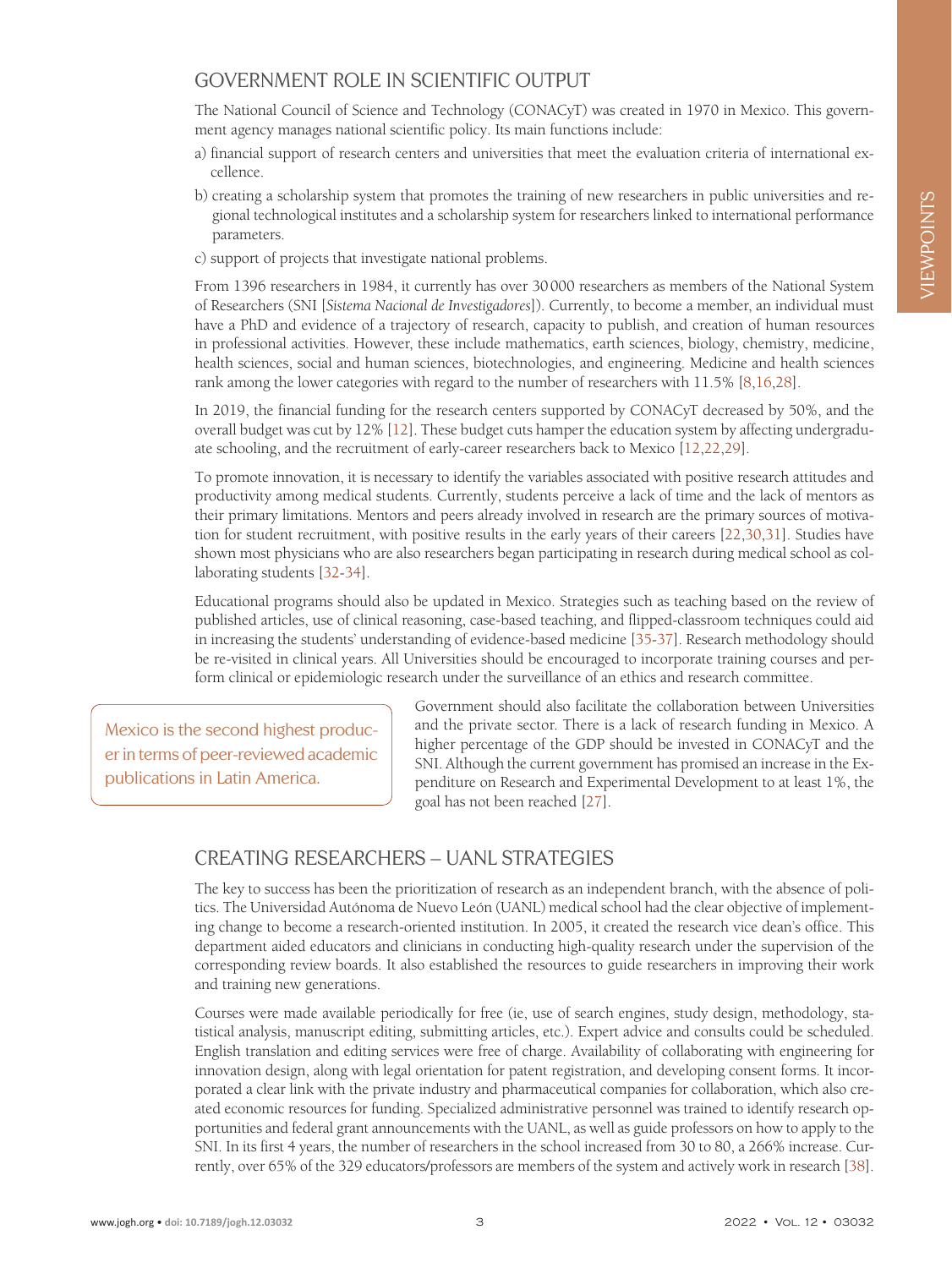Other well-established research groups within the University had promoted student involvement with established authorship and collaborative mentoring to create young researchers [\[39](#page-5-14)]. The anatomy research group (GIA [*Grupo de Investigación en Anatomía*]) established in 2003, has a well-structured program that mentors undergraduate medical students in educational research and anatomical research with clinical orientation, with authorship in their scientific production. In the last 5 years, the group has produced over 50 publications in indexed journals, and many more in other national and international peer-reviewed journals, as well as student participation with oral and poster presentations in meetings. With this in mind, the Vice Dean's office launched the "BP Invest" program in 2012, where it gathers its best students with its best professors to promote research and innovation. Through a rigorous program, these students will learn and put into practice their skills to aid other students and researchers in their work and become published authors. To promote student involvement, it designed the "research trinomial [*trinomio perfecto*)" in which all research projects must involve at least one professor, a post-graduate student, and a medical student. This encourages the collaboration and inclusion of research at all levels of professional training. It also implemented a contact database (Affinity Invest) for researchers and students with similar interests to communicate and collaborate. Although student involvement continues to be low (2.5%) due to a very large student volume (>7500 students enrolled in the 6-year program), the majority of those involved (60%) have established authorship in a published paper [\[22,](#page-4-19)[39](#page-5-14)].

The link between research and the post-graduate program vice deans' offices has also driven the publication of nearly all theses in indexed journals. Many students and educators have been given scholarships and grants to complete research training abroad in centers of evidence-based medical research. Due to the constant training of its personnel, in 2018, the KER Unit Mexico was inaugurated in the UANL, creating a direct link with Mayo Clinic in Rochester, Minnesota, USA. This Unit trains students and professors in systematic reviews and meta-analyses, creating the opportunity to collaborate internationally (Mayo Clinic, McMaster University, Yale University, Miami University, Cracovia University, etc.) with over 60 papers published with the aid of the unit, in the last 3 years [\[40](#page-5-15)].

The commitment and strategies implemented by the UANL have made it an important source of research in Mexico. Over 600 papers are published annually in indexed journals by the medical school. Over 25 million pesos have been granted for research [\[38](#page-5-13)].

# FUTURE PERSPECTIVES

In the future, the UANL medical school will have exponential growth of researchers secondary to the strategies of involving medical students. It projects an increase in its links with the private sector, and it will increase its scientific productivity originated from the talent, capability, dedication, and originality of its professors. There is no doubt the future is in the investment of student involvement. Formal groups and training increase the probability of publishing by 180% [[7\]](#page-4-5). Prospective studies will be needed to evidence the scientific production of clinicians who are currently part of well-established research groups.

The Mexican government needs to increase investment in health research, not only due to the high prevalence of metabolic diseases in the country but also to combat emerging ones, such as the COVID-19 pandemic. The frequent change of political parties in the executive power branch has also shifted the availability of resources.

In 2020, CONACyT had a budget of 25658.8 million Mexican pesos (MXP) (approximately US\$1364.8 million), of which 24.1% were designated for public research centers. A total of 5389.2 million MXP (=US\$286.7) million) was assigned to the SNI program, which supported 32389 scientists and technologists who were members of the program. Also, a budget of 1345.1 million MXP (=US\$71.5 million) was allocated to the CONA-CyT Chairs, supporting 1511 positions for professors. With the SARs-CoV-2 (COVID-19) pandemic outbreak, it designated 22 million MXP (=US\$1.2 million) in grants for COVID-19 research [[41](#page-5-16),[42\]](#page-5-17).

Global South countries must strive to increase the quality of their research, to demonstrate the value of their work. Although an increase in GDP investment by the government, and higher collaboration with the private sector may aid in creating resources, the key to success rests on the current administrative personnel, researchers, and mentors. They must be creative and committed to generating research strategies early in the training of professionals. They must create research activities focused on the main causes of death in their countries; generating knowledge and applying it to its inhabitants. Researchers should publicly acknowledge and support young researchers (students/residents/fellows) with authorship, to inspire others. Global South countries must not interrupt the interest of training young researchers, and focus on the interest for the growth of research. By focusing on these challenges and solving these limitations, Global South countries will be able to improve public health and benefit millions of patients.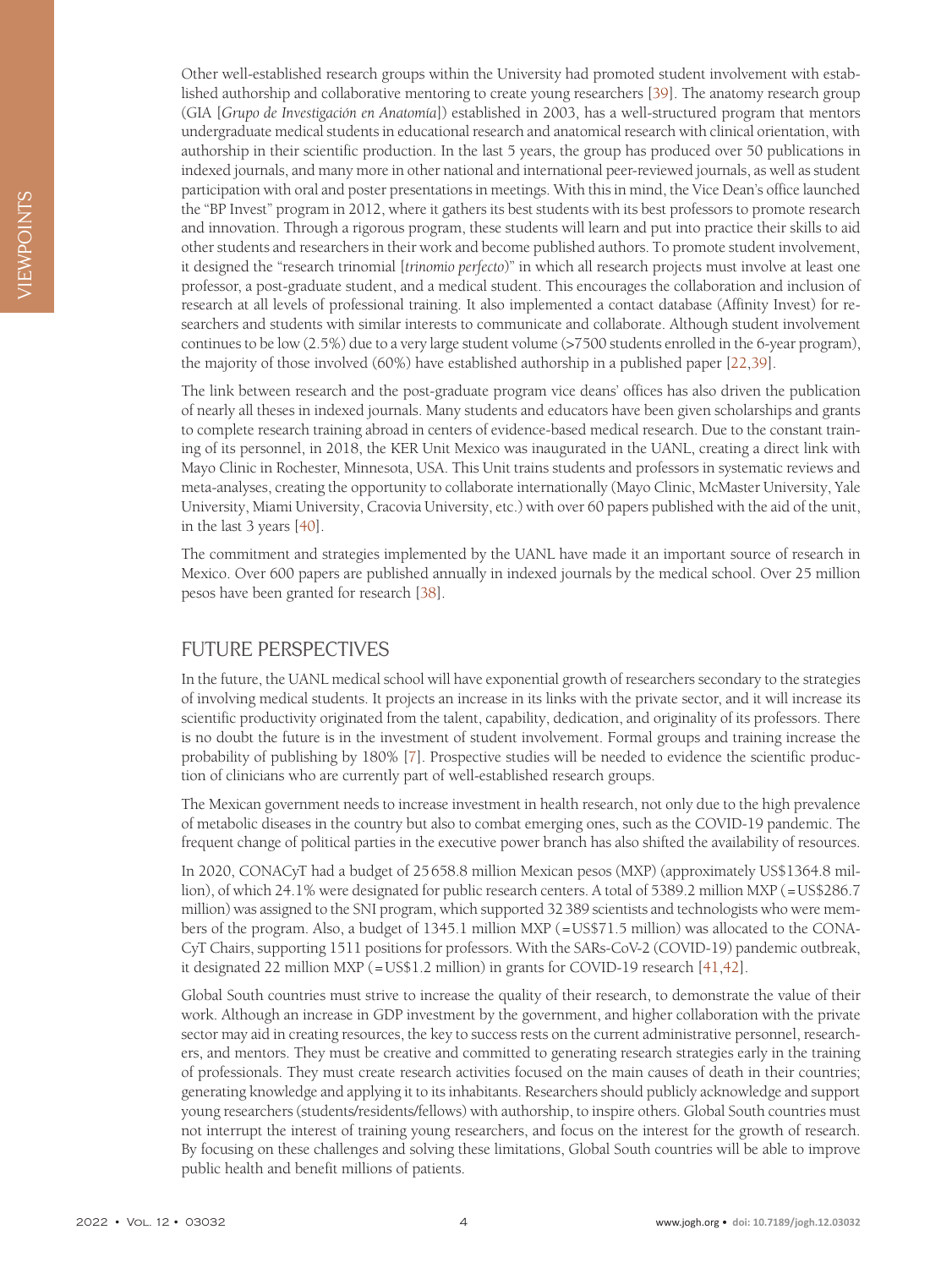### **Acknowledgements:** None.

#### **Funding:** None.

**Authorship contributions:** AQG: Conceptualization, Methodology, Validation, Formal Analysis, Investigation, Supervision, Writing original draft, Writing review and editing. ANGC: Methodology, Validation, Formal Analysis, Investigation, Writing original draft, Writing review and editing. REEO: Conceptualization, Supervision, Writing original draft, Writing review and editing. JFVC: Methodology, Validation, Formal Analysis, Investigation, Writing original draft, Writing review and editing. RMDOL: Methodology, Validation, Formal Analysis, Investigation, Writing original draft, Writing review and editing. EEVS: Methodology, Validation, Formal Analysis, Investigation, Writing original draft, Writing review and editing. SGL: Conceptualization, Investigation, Supervision, Writing original draft, Writing review and editing. JGGG: Conceptualization, Methodology, Validation, Formal Analysis, Supervision, Writing original draft, Writing review and editing.

**Competing interests:** The authors completed the ICMJE Unified Competing Interest form (available upon request from the corresponding author), and declare no conflicts of interest.

- <span id="page-4-0"></span>1 Quay TA, Frimer L, Janssen PA, Lamers Y. Barriers and facilitators to recruitment of South Asians to health research: a scoping review. BMJ Open. 2017;7:e014889. [Medline:28576896](https://www.ncbi.nlm.nih.gov/entrez/query.fcgi?cmd=Retrieve&db=PubMed&list_uids=28576896&dopt=Abstract) [doi:10.1136/bmjopen-2016-014889](https://doi.org/10.1136/bmjopen-2016-014889)
- <span id="page-4-1"></span>2 Woon CY. The global south. Ashgate Res Companion to Crit Geopolit. 2016;323–40.
- <span id="page-4-2"></span>3 Aithal A, Aithal PS. ABCD Analysis of Task Shifting – An optimum Alternative Solution to Professional Healthcare Personnel Shortage. Int J Heal Sci Pharm. 2017;1:36-51. [doi:10.47992/IJHSP.2581.6411.0017](https://doi.org/10.47992/IJHSP.2581.6411.0017)
- <span id="page-4-20"></span>4 Mbemba GIC, Gagnon MP, Hamelin-Brabant L. Factors influencing recruitment and retention of healthcare workers in rural and remote areas in developed and developing countries: An overview. J Public Health Afr. 2016;7:565. [Medline:28299160](https://www.ncbi.nlm.nih.gov/entrez/query.fcgi?cmd=Retrieve&db=PubMed&list_uids=28299160&dopt=Abstract) [doi:10.4081/jphia.2016.565](https://doi.org/10.4081/jphia.2016.565)
- <span id="page-4-3"></span>5 Liu JX, Goryakin Y, Maeda A, Bruckner T, Scheffler R. Global Health Workforce Labor Market Projections for 2030. Hum Resour Health. 2017;15. [doi:10.1186/s12960-017-0187-2.](https://doi.org/10.1186/s12960-017-0187-2) [Medline:28159017](https://www.ncbi.nlm.nih.gov/entrez/query.fcgi?cmd=Retrieve&db=PubMed&list_uids=28159017&dopt=Abstract)
- <span id="page-4-4"></span>6 Tosam MJ, Chi PC, Munung NS, Oukem-Boyer OOM, Tangwa GB. Global health inequalities and the need for solidarity: A view from the global south. Dev World Bioeth. 2018;18:241-9. [Medline:29266755](https://www.ncbi.nlm.nih.gov/entrez/query.fcgi?cmd=Retrieve&db=PubMed&list_uids=29266755&dopt=Abstract) [doi:10.1111/dewb.12182](https://doi.org/10.1111/dewb.12182)
- <span id="page-4-5"></span>7 Toro-Huamanchumo CJ, Failoc-Rojas VE, Díaz-Vélez C. Participación en sociedades científicas estudiantiles y en cursos extracurriculares de investigación, asociados a la producción científica de estudiantes de medicina humana: estudio preliminar. FEM: Revista de la Fundación Educación Médica. 2015;18:293-8. [doi:10.33588/fem.184.794](https://doi.org/10.33588/fem.184.794)
- <span id="page-4-7"></span>8 Rodríguez-Morales AJ, Culquichicón-Sánchez C, Gil-Restrepo AF. Baja producción científica de decanos en facultades de medicina y salud de Colombia: ¿una realidad común en Latinoamérica? Salud Publica Mex. 2016;58:402-3. [Medline:27599071](https://www.ncbi.nlm.nih.gov/entrez/query.fcgi?cmd=Retrieve&db=PubMed&list_uids=27599071&dopt=Abstract)
- <span id="page-4-6"></span>9 Alarco JJ, Changllio-Calle G, Cahuana-Salazar M. Undergraduate research: Interest by sex and academic cycle. Educ Medica. 2017;18:67-73.
- <span id="page-4-8"></span>10 Ortiz-Martínez Y, Londoño-Martínez JC, López-Ramírez E. Baja publicación de trabajos presentados a los congresos científicos de estudiantes de medicina de Colombia, 2014-2015. Investig Educ Med. 2017;6:281-3. [doi:10.1016/j.riem.2016.09.005](https://doi.org/10.1016/j.riem.2016.09.005)
- <span id="page-4-9"></span>11 World Bank Group Research and development expenditure. Available: [https://data.worldbank.org/indicator/GB.XPD.RSDV.](https://data.worldbank.org/indicator/GB.XPD.RSDV.GD.ZS) [GD.ZS](https://data.worldbank.org/indicator/GB.XPD.RSDV.GD.ZS) Accessed: 3 March 2022.
- <span id="page-4-10"></span>12 Lazcano A. Quo vadis, Mexican science? Science. 2019;365:301. [Medline:31346041](https://www.ncbi.nlm.nih.gov/entrez/query.fcgi?cmd=Retrieve&db=PubMed&list_uids=31346041&dopt=Abstract) [doi:10.1126/science.aay7980](https://doi.org/10.1126/science.aay7980)
- <span id="page-4-11"></span>13 Toche N. México, lugar 28 en producción científica. 2019. Available: [https://www.eleconomista.com.mx/arteseideas/Mexico](https://www.eleconomista.com.mx/arteseideas/Mexico-lugar-28-en-produccion-cientifica-20190702-0167.h)[lugar-28-en-produccion-cientifica-20190702-0167.html](https://www.eleconomista.com.mx/arteseideas/Mexico-lugar-28-en-produccion-cientifica-20190702-0167.h). Accessed: 3 March 2022.
- <span id="page-4-19"></span><span id="page-4-18"></span><span id="page-4-17"></span><span id="page-4-16"></span><span id="page-4-15"></span><span id="page-4-14"></span><span id="page-4-13"></span><span id="page-4-12"></span>14 Bello-Chavolla OY, Rojas-Martinez R, Aguilar-Salinas CA, Hernández-Avila M. Epidemiology of diabetes mellitus in Mexico. Nutr Rev. 2017;75:4-12. [Medline:28049745](https://www.ncbi.nlm.nih.gov/entrez/query.fcgi?cmd=Retrieve&db=PubMed&list_uids=28049745&dopt=Abstract) [doi:10.1093/nutrit/nuw030](https://doi.org/10.1093/nutrit/nuw030)
- We have the boson of the boson station of the boson in the boson of the boson of the boson stationary of the boson stationary of the boson of the boson of the boson of the boson of the boson of the boson of the boson of 15 INEGI. Comunicado de Prensa Núm. 450 / 20 1 de Octubre del 2020, El INEGAI presenta resultados de la quinta edición de la encuesta nacional de salud y envejecimiento. 2020. Available: [https://www.inegi.org.mx/contenidos/saladeprensa/bo](https://www.inegi.org.mx/contenidos/saladeprensa/boletines/2020/ENASEM/Enasem_Nal20.pdf)[letines/2020/ENASEM/Enasem\\_Nal20.pdf](https://www.inegi.org.mx/contenidos/saladeprensa/boletines/2020/ENASEM/Enasem_Nal20.pdf). Accessed: 3 March 2022.
	- 16 Moreno de Tovar L. Modelo de gerencia del conocimiento a través de la extensión universitaria. Investig y postgrado. 2005;20:213-40.
	- 17 Flores Osorio JM. Retos y contradicciones de la formación de investigadores en México. Educ Rev. 2018;34:35-49. [doi:10.1590/0104-4060.62554](https://doi.org/10.1590/0104-4060.62554)
	- 18 Pérez-Orive J, Ibarra Ponce de León JC. Innovación en salud en México: retos importantes y un largo camino que recorrer. Salud Publica Mex. 2019;61:545-8. [Medline:31314215](https://www.ncbi.nlm.nih.gov/entrez/query.fcgi?cmd=Retrieve&db=PubMed&list_uids=31314215&dopt=Abstract) [doi:10.21149/10431](https://doi.org/10.21149/10431)
	- 19 Santillán AG. La innovación en la educación: retos y perspectivas. Nota Editorial. 2010;1-15. Available: [https://www.dialog](https://www.dialogorede.es/wp-content/uploads/2019/07/INNOVACION_Documento_Inicial_REDE.pdf)[orede.es/wp-content/uploads/2019/07/INNOVACION\\_Documento\\_Inicial\\_REDE.pdf](https://www.dialogorede.es/wp-content/uploads/2019/07/INNOVACION_Documento_Inicial_REDE.pdf). Accessed: 3 March 2022.
	- 20 Chávez Caraza KL, Rodríguez de Ita J, Lozano Ramírez JF, Vargas Duarte GM, Lozano Lee FG. Desarrollo e implementación de un curso de investigación para estudiantes de ciencias de la salud: una propuesta para estimular la producción científica. Investig Educ Med. 2015;4:161-9. [doi:10.1016/j.riem.2015.04.001](https://doi.org/10.1016/j.riem.2015.04.001)
	- 21 Valenzo-Jiménez MA, Lazaro-López DA. Martínez- Arroyo JA, Zamudio de la Cruz AG. Interés científico de los universitarios: cambios en los ciclos académicos. Mercados y Negocios. 2019;85-104.
	- 22 Muñoz-Leija MA, Barrera FJ, Zárate-Garza PP, Quiroga-Garza A, Martinez-Garza JH, de la Fuente-Villarreal D, et al; Factors Influencing Scientific Achievements of Medical Students in the Anatomy Research Group. An Analysis From the Autonomous University of Nuevo León in Mexico. Anat Sci Educ. 2022;15:369-75. [Medline:33624389](https://www.ncbi.nlm.nih.gov/entrez/query.fcgi?cmd=Retrieve&db=PubMed&list_uids=33624389&dopt=Abstract) [doi:10.1002/ase.2065](https://doi.org/10.1002/ase.2065)